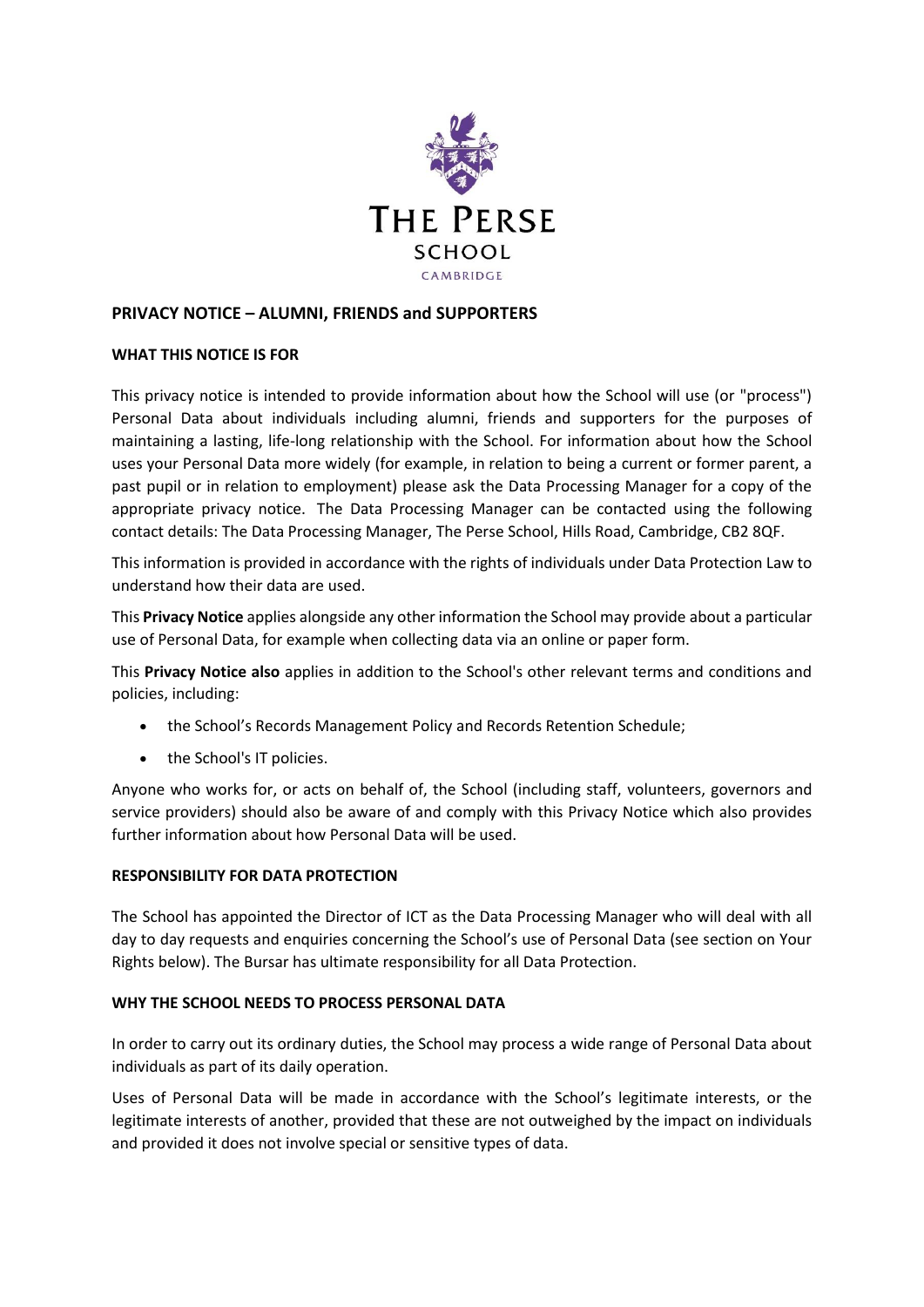The table below contain a general description of the different legal bases for processing Personal Data.

# **Legitimate interests**

This means that the School is using your Personal Data when this is necessary for the School's legitimate interests except when your interests and fundamental rights override our legitimate interests.

Specifically, the School has a legitimate interest in:

- protecting the School's reputation;
- facilitating the efficient operation of the School; and
- ensuring that all relevant legal obligations of the School are complied with.

In addition, your Personal Data may be processed for the legitimate interests of others.

# **Performance of a task carried out in the public interest (or carrying out public tasks)**

The following are examples of when we use your Personal Data to perform tasks in the public interest:

- facilitating the efficient operation of the School; and
- ensuring that we comply with all of our legal obligations.

# **Consent**

Where the School is relying on consent as a means to process Personal Data, any person may withdraw this consent at any time (subject to similar age considerations as above). Please be aware however that the School may have another lawful reason to process the Personal Data in question even without your consent.

That reason will usually have been asserted under this Privacy Notice or may otherwise exist under some form of contract or agreement with the individual (e.g. an employment or parent contract, or because a purchase of goods, services or membership of an organisation such as an alumni or parents' association has been requested).

The School must also comply with an additional condition where it processes special categories of Personal Data. These special categories are as follows: Personal Data revealing racial or ethnic origin, political opinions, religious or philosophical beliefs, trade union membership, genetic information, biometric information, health information, and information about sex life or orientation.

The additional conditions for processing special categories of Personal Data are:

# **Substantial public interest**

The School is also allowed to use special categories of Personal Data where doing so is necessary in the substantial public interest. This is similar to "public interest" in the table above.

# **Legal claims**

We are allowed to use your Personal Data if this is necessary in relation to legal claims. For example, this allows us to share information with our legal advisors and insurers.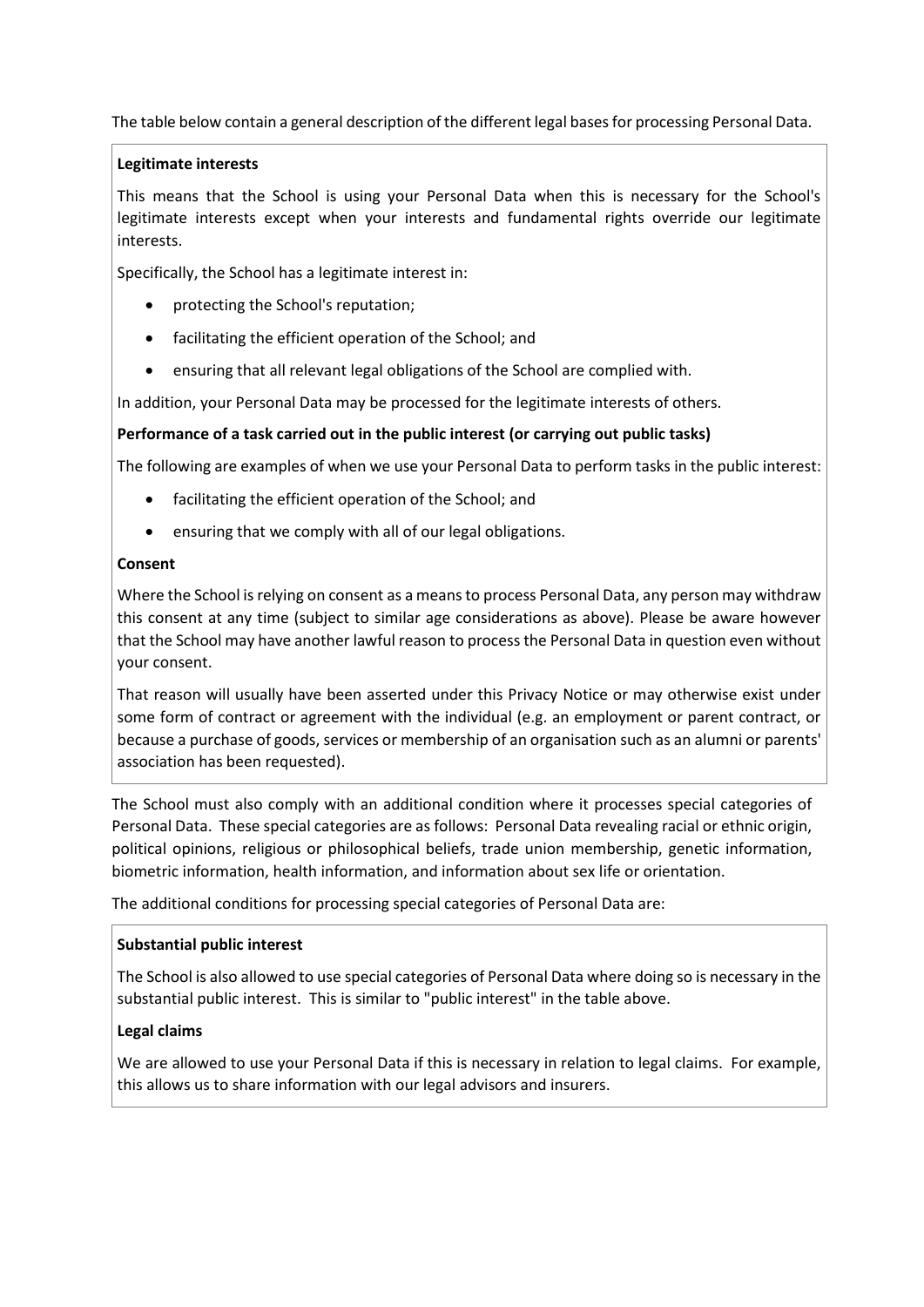The School expects that the following uses may fall within one or more the categories listed in the tables above.

- sending publications (e.g. alumni magazines and updates about the School) (**legal basis:** legitimate interests);
- conducting surveys, including research on when and whether particular donations or funding appeals may be of interest (**legal basis:** legitimate interests);
- sending tailored proposals, appeals and requests for donations (**legal basis:** legitimate interests);
- sending details of volunteering opportunities (**legal basis:** legitimate interests, public interest);
- invitations to alumni and other School events (**legal basis:** legitimate interests);
- the promotion of other opportunities and services (e.g. offers and opportunities available through the School's network of alumni groups) (**legal basis:** legitimate interests);
- research in order to improve its understanding of its alumni and supporters, inform its fundraising strategy and target its communications more effectively (**legal basis:** legitimate interests);
- internal record keeping, including the management of any feedback or complaints (**legal basis:** legitimate interests); and
- administrative purposes (e.g. in order to process donations or to administer events.) (**legal basis:** legitimate interests).

Communications may be sent by post, telephone or electronic means (principally email), depending on the contact details we hold, and the preferences expressed about the types of communications used. In addition to our general principle of adopting legitimate interest as the legal basis for data processing, the Privacy and Electronic Communications Regulations 2003 (PECR) apply to electronic fundraising communications.

#### **MORE THAN ONE BASIS**

In some cases, we rely on more than one basis for a particular use of Personal Data. For example, the School will rely on contract, legitimate interests and public interest bases when using Personal Data to provide children with an education. The basis that we will rely on for a particular purpose may vary depending on the circumstances.

#### **TYPES OF PERSONAL DATA PROCESSED BY THE SCHOOL**

- details of your education (e.g. clubs and activities you were involved in, dates of attendance)
- your contact details (we update these whenever you let us know that they have changed)
- details about your family (e.g. your marital status, the name of your partner or spouse)
- Personal Data provided by you for a specific purpose (e.g. disability and dietary preferences for event management purposes)
- your communication preferences, to help us provide tailored and relevant communications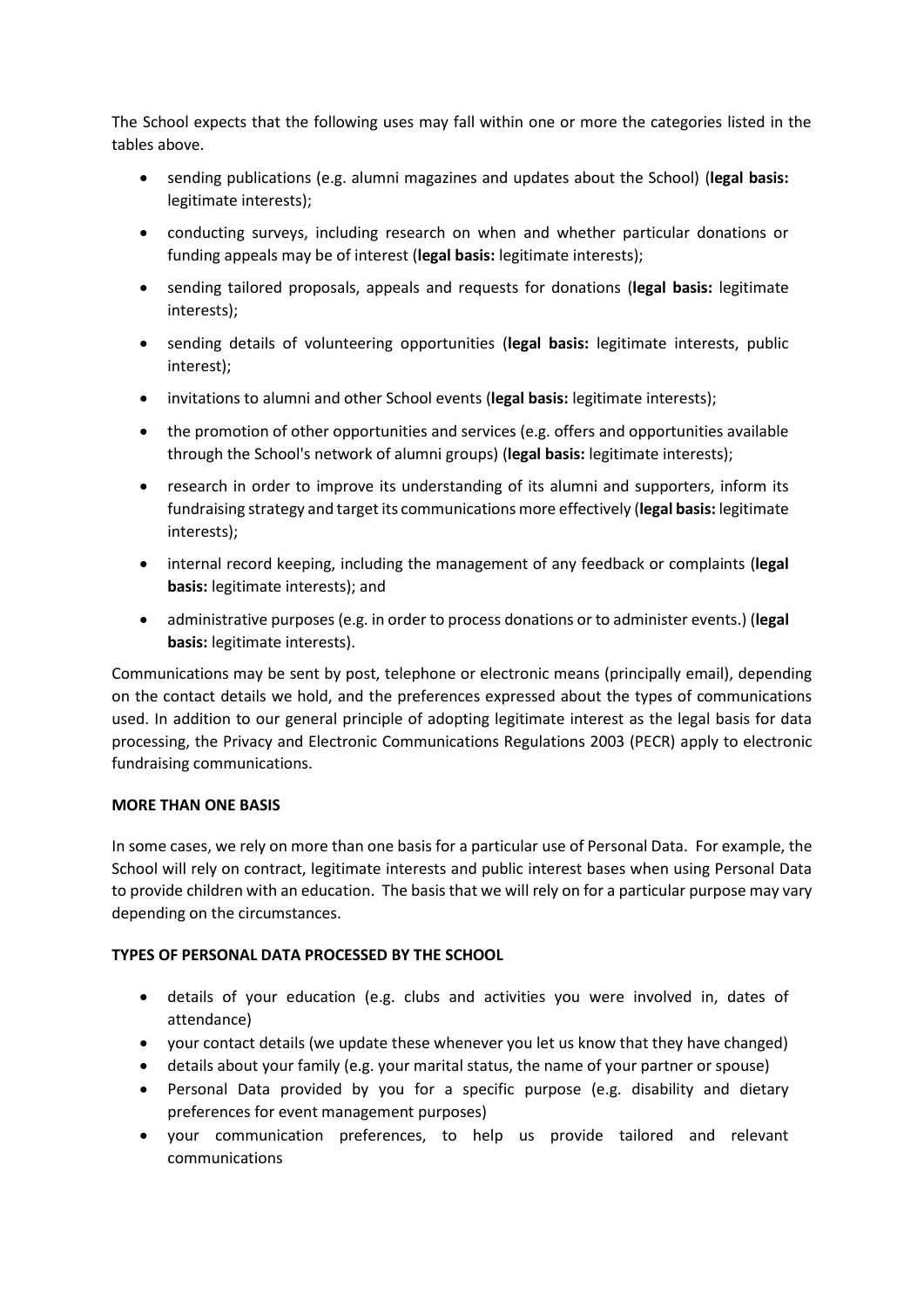Based on Personal Data which you provide to us and, in some cases, publicly available information we also record:

- financial information including:
	- o your history of donations made to the School
	- o your ability and willingness to make donations, including our assessment of your income and whether particular donation or funding appeals may be of interest to you
	- $\circ$  your philanthropy and other giving, including donations to other organisations and other support that you provide (e.g. details of volunteering roles)
- your career highlights and other life achievements
- information about your areas of interest and extra-curricular activities

### **HOW THE SCHOOL COLLECTS DATA**

Generally, the School receives Personal Data from the individual directly. A significant proportion of the information we hold on alumni, friends and supporters comes from them (for example, by filling in a form, or by corresponding with us by telephone, email or otherwise). Some pupil data held in the pupil database will be transferred to the School's alumni database.

However in some cases Personal Data may be supplied by third parties (for example another school) or collected from publicly available resources.

#### **WHO HAS ACCESS TO PERSONAL DATA AND WHO THE SCHOOL SHARES IT WITH**

Occasionally, the School will need to share Personal Data relating to its community with third parties, such as professional advisers and specialist service providers (e.g. mailing houses, fundraising consultants).

For the most part, Personal Data collected by the School will remain within the School and will be processed by appropriate individuals only in accordance with access protocols (i.e. on a 'need to know' basis). Where third parties are engaged they will be required to confirm their compliance with Data Protection Law.

#### **HOW LONG WE KEEP PERSONAL DATA**

The School will retain your Personal Data securely and indefinitely in support of your lifelong relationship with the School. The retention of data is outlined in the Records Retention Schedule. If you have any specific queries about how this schedule is applied or wish to request that Personal Data that you no longer believe to be relevant is considered for erasure, please contact the Data Processing Manager. However, please bear in mind that the School may have lawful and necessary reasons to hold on to some data.

#### **YOUR RIGHTS**

Individuals have various rights under Data Protection Law to access and understand Personal Data about them held by the School, and in some cases ask for it to be erased or amended or for the School to stop processing it, but subject to certain exemptions and limitations.

Any individual wishing to access, erase, restrict processing, obtain, objector amend their Personal Data, should put their request in writing to the Data Processing Manager.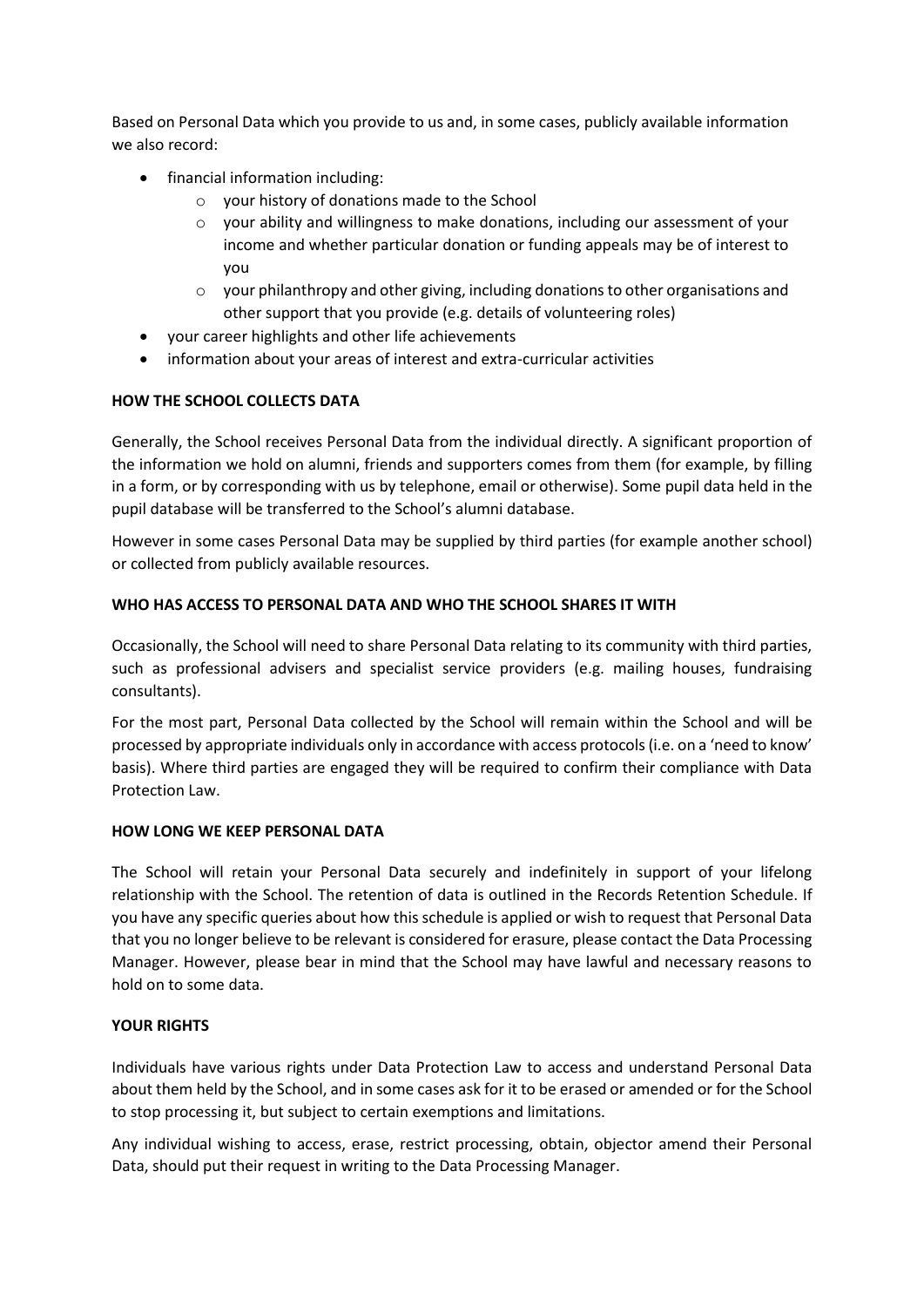The School will endeavour to respond to any such written requests as soon as is reasonably practicable and in any event within statutory time-limits, which is one month in the case of requests for access to Personal Data. The School will be better able to respond quickly to smaller, targeted requests for Personal Data. If the request is manifestly excessive or similar to previous requests, the School may ask you to reconsider or charge a proportionate fee, but only where Data Protection Law allows it.

You should be aware that certain data are exempt from the right of access. These may include information which identifies other individuals, or information which is subject to legal professional privilege.

# **SENDING INFORMATION TO OTHER COUNTRIES**

When the School sends Personal Data outside of the UK, we have to consider if the other country has the same level of protection for Personal Data as there is in the UK. Some countries are considered by the UK Government to have adequate rules and this includes all of the European Economic Area and some other countries, such as, New Zealand, Argentina and Japan.

In certain circumstances, we may send your information to countries which do not have the same level of protection for Personal Data as there is in the UK. For example, we may store your information on cloud computer storage based in the USA.

We will provide you with details about where we are sending your Personal Data, whether the country has an adequacy decision and if not the safeguards which we have in place outside of this Privacy Notice.

If you have any questions about the safeguards that are in place please contact the Data Processing Manager.

# **WHAT DECISIONS CAN YOU MAKE ABOUT YOUR INFORMATION?**

Data protection legislation gives you a number of rights regarding your Personal Data. Your rights are as follows:

- **Rectification**: if Personal Data is incorrect you can ask us to correct it.
- **Access**: you can also ask what Personal Data we hold about you and be provided with a copy. This is commonly known as making a subject access request. We will also give you extra information, such as why we use this data about you, where it came from and what types of people we have sent it to.
- **Deletion**: you can ask us to delete the Personal Data that we hold about you in certain circumstances. For example, where we no longer need the data.
- **Portability**: you can request the transfer of your Personal Data to you or to a third party in a format that can be read by computer. This applies where (a) the data has been provided by you; (b) the basis that we are relying on to process your data is consent or contract (please see "Our legal bases for using your information below"); and (c) the data is being processed by us on computer.
- **Restriction**: our use of Personal Data about you may be restricted in some cases. For example, if you tell us that the data is inaccurate we can only use it for limited purposes while we check its accuracy.
- **Object**: you may object to us using your Personal Data where: